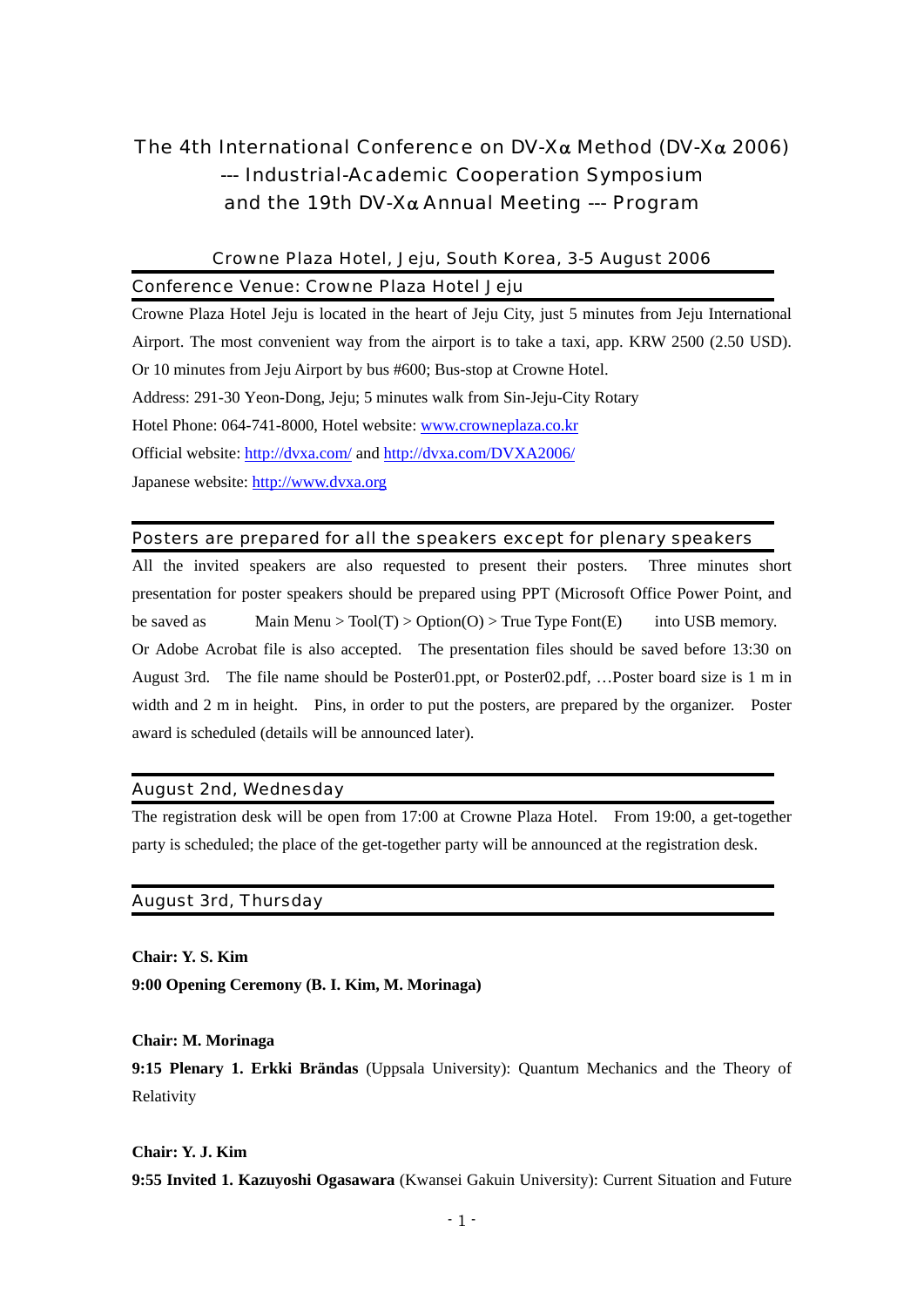Development of Discrete Variational Multielectron (DVME) Method

#### Industrial-Academic Cooperation Talk

**10:15 Invited 2. Dong-Yoon Lee**, Won-Jae Lee, Jae-Sung Song, Yang-Soo Kim (Korea Electrotechnology Research Institute, Corporate R&D Center Samsung SDI): Chemical Bonding State of Iodide Adsorbed on Surface of Carbon Nanotube

### **10:35-11:05 Coffee Break**

#### **Chair: Qiang Miao**

**11:05 Invited 3. Masahito Yoshino** (Nagoya University): 1.5 μm Luminescence and Electronic Structures in Er-containing Compounds

**11:25 Invited 4. Tatiana Nedoseykina**, Ri-Zhu Yin, Joo-Han Song and Sung-Soo Kim (Samsung SDI Co. Ltd.): Lithium Insertion/Removal Mechanism of  $Li_{1,1}V_{0,9}O_2$  Negative Electrode in Lithium Ion Cell

**11:45 Invited 5. Bin Song** and Pei-lin Cao (Zhejiang University): Density Functional Investigation of Geometrical and Electronic Structures of Atomic Clusters

**12:05 -13:30** Lunch

#### **Chair: S. Matsuo, M. Morishita, M. Yoshino**

## **13:30 Short Presentation for Posters (3 minutes each)**

**13:30 Poster 1.** Shino Tsuboi, Akito Takashima, Tomohiko Ishii, and Genta Sakane (Kagawa University, Okayama University of Science): Controlling of the Ligand Field Splitting and the Solid State Properties of the Metal Complexes by DV-Xα Method

**13:33 Poster 2.** Akito Takashima, Shino Tsuboi, Tomohiko Ishii, and Genta Sakane (Kagawa University, Okayama University of Science): Mechanism of the RGB Color in the Porphyrin Derivatives by DV-Xα Calculation

**13:36 Poster 3.** Tsutomu Kurisaki and Hisanobu Wakita (Fukuoka University): Development and Performance Evaluation of Laboratory Ultra Soft X-Ray Absorption Spectrometer

**13:39 Poster 4.** Shinta Watanabe, Takugo Ishii, and Kazuyoshi Ogasawara (Kwansei Gakuin University): First-Principles Calculation for  $f^n$ -f  $n-1d^1$  Transition Absorption Spectra of Trivalent Lanthanides and Actinides in LiYF4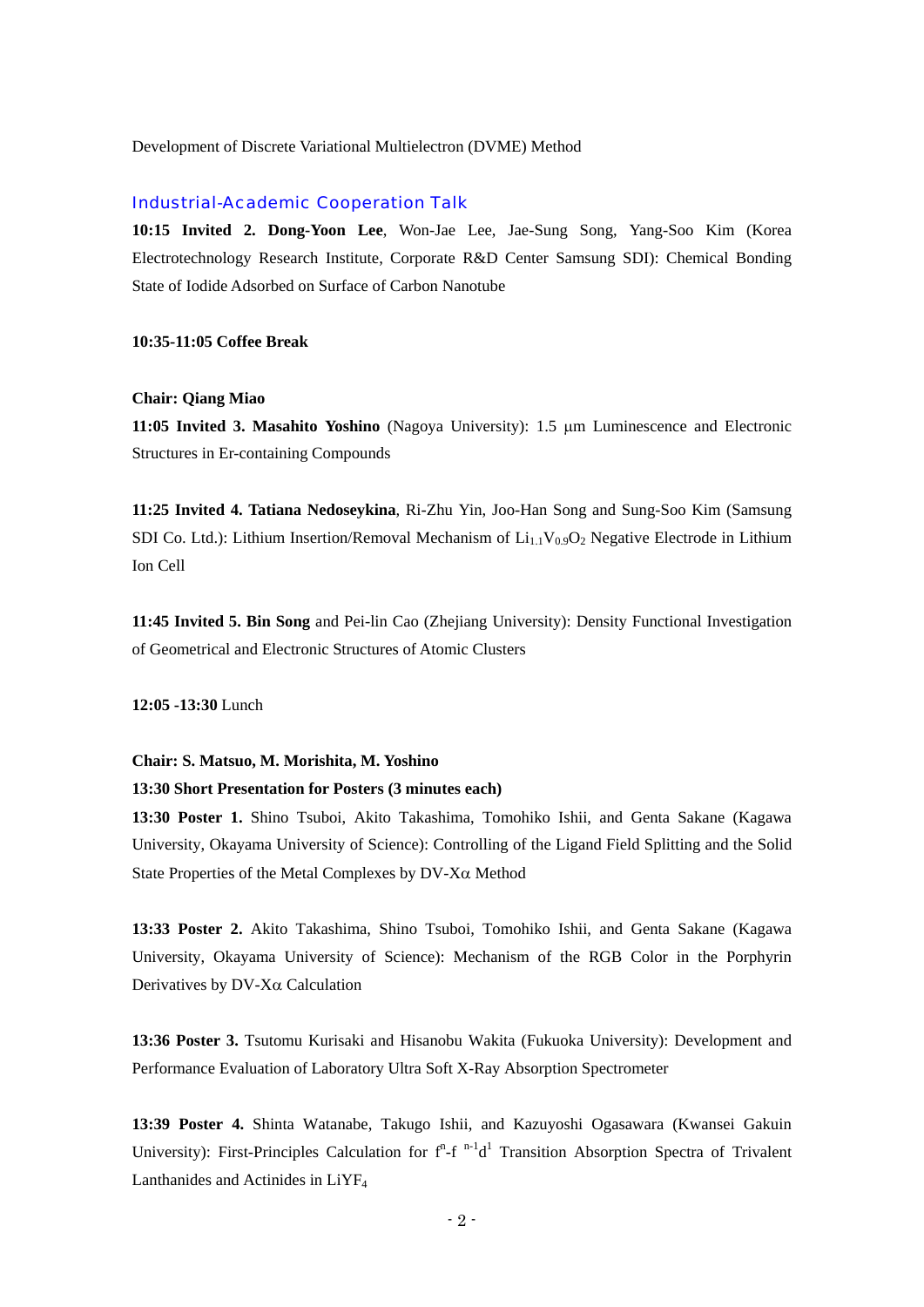**13:42 Poster 5.** K.Sugita, M.Mizuno, H.Araki, Y.Shirai (Osaka University): Electronic Structure and Bonding in Amorphous  $Zr_{67}Ni_{33}$  and  $Zr_{67}Cu_{33}$ 

**13:45 Poster 6.** M.G. Brik, K. Ogasawara (Kwansei Gakuin University): First-Principles Calculations of Optical Spectra for Transition Metal Ions in Crystals

**13:48 Poster 7.** Yang-Soo Kim, Ri-Zhu Yin, Wan-Wook Choi, and Sung-Soo Kim (Samsung SDI Co. Ltd.): Lithium Vanadium Oxide as Next Generation Negative Material for Advanced Li-Ion Batteries: Structure, Analysis and First-Principles Calculation

**13:51 Poster 8.** Yoshiki Inoue, Hisao Yamashige, Tsutomu Kurisaki, Hisanobu Wakita (Fukuoka University): Characterization of Various Tetraaza Macrocycles using X-Ray Spectroscopy

**13:54 Poster 9.** Kazuhiro Fujikawa, Hisashi Yoshida, Kazuyoshi Ogasawara (Kwansei Gakuin University, NEC Lighting. Co. Ltd.): First Principles Calculation of Multiplet Structures and Absorption Spectra of  $\text{ns}^2$ -type Ions

**13:57 Poster 10.** Young-Ah Jeon, Yang-Soo Kim and Kwangsoo No (Korea Advanced Institute of Science and Technology, Korea Basic Science Institute): Theoretical Study of Lithium Intercalation in Titanium Sulfides and Titanium Oxides

**14:00 Poster 11.** Ryusuke Teramoto, Hidenari Kai, Shinta Watanabe, Hisashi Yoshida, Kazuyoshi Ogasawara (Kwansei Gakuin University): First-Principles Calculation of Multiplet Structures of  $Ln^{3+}$  in  $YAl_3(BO_3)_4$ 

**14:03 Poster 12.** Yoshifumi Shinzato, Kenji Komiya, Yoshitaka Takahashi, Hiroshi Yukawa, Masahiko Morinaga, and Shinichi Orimo (Nagoya University, Tohoku University): Characteristics of Chemical Bond in Perovskite-Type Hydrides for Hydrogen Storage

**14:06 Poster 13.** Satoshi Ueda and Yasuji Muramatsu (University of Hyogo): Soft X-Ray Emission Spectral Analysis of Graphite Fluoride ( $CF$ )<sub>n</sub> using  $DV-X\alpha$  Calculations

**14:09 Poster 14.** Hironori Kawanishi, Keisuke Ishizumi, Isao Takahashi, Hikaru Terauchi , Yoshinori Hayafuji (Kwansei Gakuin University): Electronic Structure Calculation of ATiO<sub>3</sub> Perovskite Oxides (A=Ba, Sr and Pb)

**14:12 Poster 15.** Keisuke Ishizumi, Hironori Kawanishi,Ryo Nakao, Isao Takahashi, Hikaru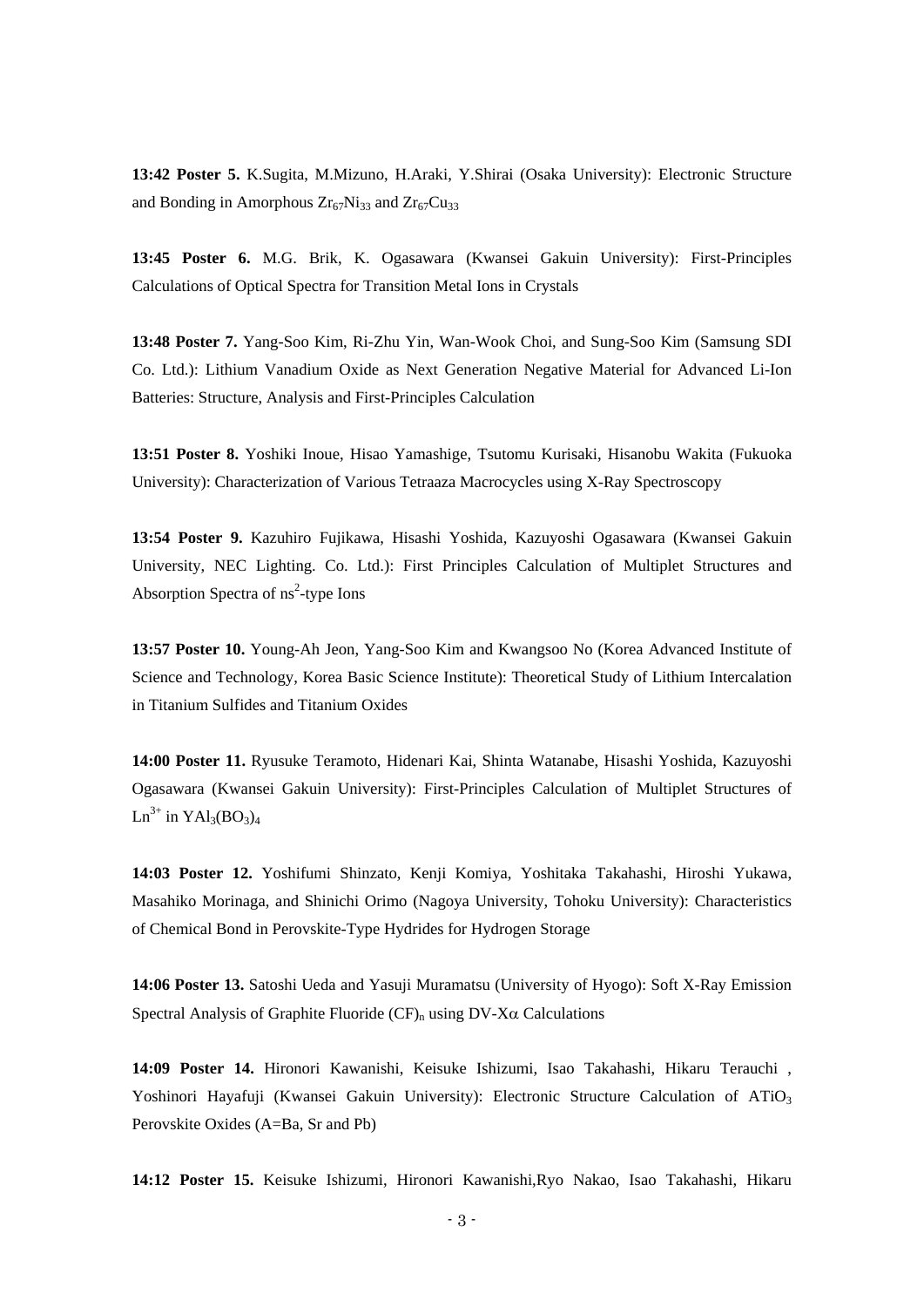Terauchi , Kaoru Miura, Yoshinori Hayafuji (Kwansei Gakuin University): Particle Size and Surface Effects on Critical Thickness for Ferroelectricity of BaTiO<sub>3</sub> by First-Principles Calculation

**14:15 Poster 16.** Sung Kwan Kim, Yang-Soo Kim and Kwangsoo No (Korea Advanced Institute of Science and Technology): The Electronic Structures and Optical Properties of Hf-O-N Thin Films as a Phase Shift Mask for ArF Laser Lithography

**14:18 Poster 17.** Yoshitsune Higashiguchi, Hiroaki Ochiai, Kazuyuki Igei, Yoshinori Hayafuji (Kwansei Gakuin University): Theoretical Study of the Stability of  $XB_{12}$  and  $XB_6$  Clusters,  $X=H\sim Br$ 

**14:21 Poster 18.** Koichi Nakagawa, Setsuko Matsumoto and Hironaga Matsumoto (Meiji University): Analysis of VUV Reflection Spectra of KDP, RDP and KDA by  $DV-X\alpha$  Method

**14:24 Poster 19.** Yusuke Kinoshita, Atsushi Nakamura, Takayuki Noguchi,Takeshi Inoue, Takumi Tomita and Yoshinori Hayafuji (Kwansei Gakuin University): Electronic Structures of ZnO Doped by Various Atoms (from Li to Bi without Radioactive Atoms)

**14:27 Poster 20.** Sunao Sugihara, Shunsuke Naitoh, Koujiroh Nishiyama, Yuka Igarashi and Kentaroh Morikawa: Thermoelectric Properties of the Oxide and Electronic Structures

**14:30 Poster 21.** Takeshi Mukoyama (Kansai Gaidai University): Chemical Effect on Kβ/Kα X-Ray Intensity Ratios for Potassium Compounds

**14:33 Poster 22.** Hiroshi Tsutsumi, Manabu Fuziwara, Tsutomu Kurisaki, and Hisanobu Wakita (Fukuoka University): Electronic Structure Analyze of Various Types of Lithium Compounds using an X-Ray Absorption Spectroscopic Analysis Method

**14:36 Poster 23.** Chikashi Suzuki, Toshio Nakagiri, and Kazumi Aoto (Japan Atomic Energy Agency): Sulfur Trioxide Adsorption on Pt Electrode

**14:39 Poster 24.** Shoichi Takayama, Takeshi Tanigaki, and Jun Kawai (Kyoto University): On Plasmon and Bremsstrahlung

**14:42 Poster 25.** Masanori Sakaguchi, Rie Endo, Masahiro Susa (Tokyo Institute of Technology): Synthesis of New Coloured Alloys Based upon Colour Specification and Density of States

**14:45 Poster 26.** Y. Shinzato, H. Yukawa , M. Morinaga, T. Baba and H. Nakai (Nagoya University, Waseda University): New Expression of the Chemical Bond in Hydrides Using Atomic Energy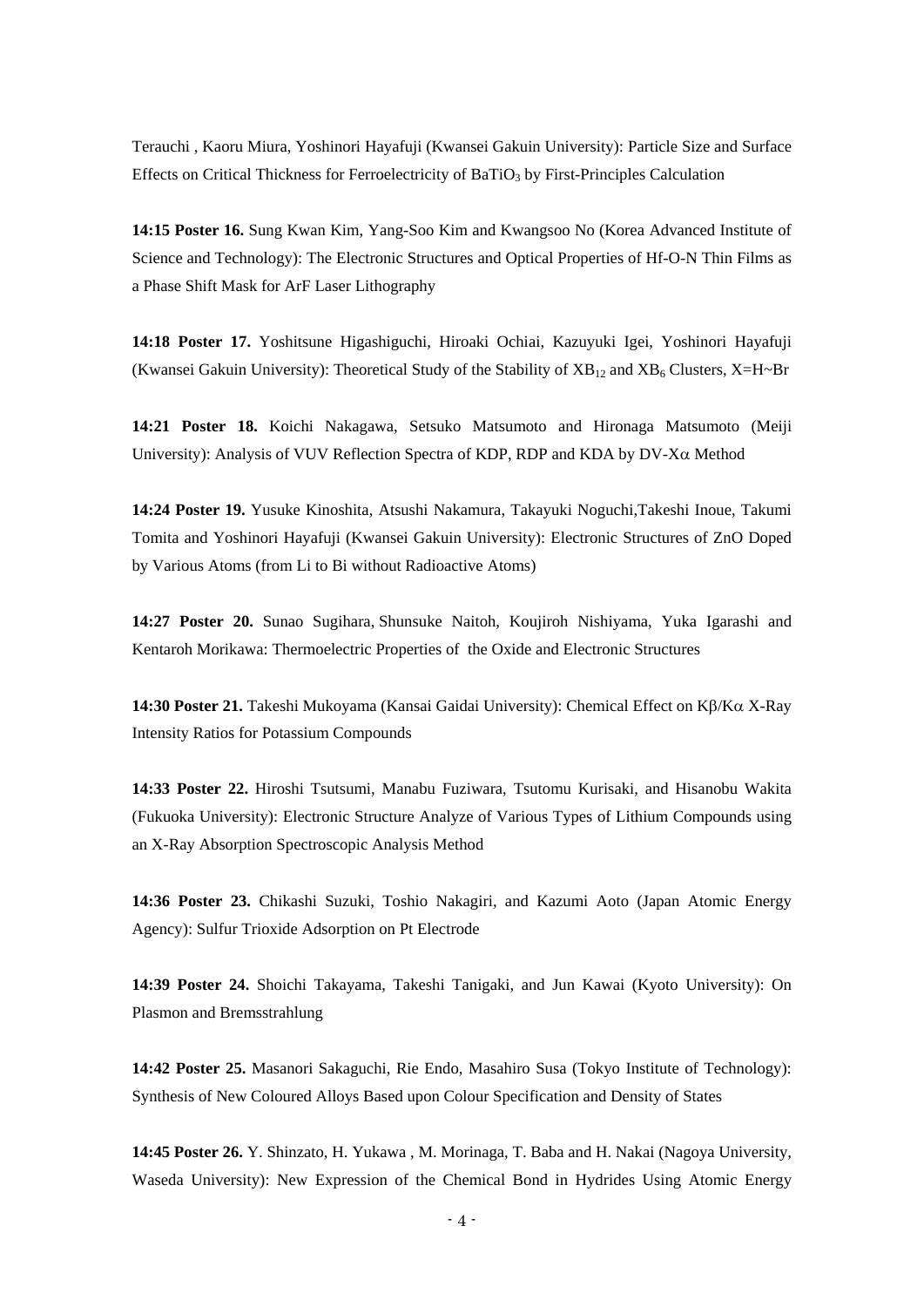# Densities

**14:48 Poster 27.**W.Takahara and F.Minami (Osaka University): Chemical nature of Si-O bonds in silica-based clusters - Linking for element selection rules in biological system -

## **Chair: H. Yoshida, T. Ishii**

#### Industrial-Academic Cooperation Poster

**14:51 Poster 28.** Hidenari Kai, Hisashi Yoshida, Kazuyoshi Ogasawara (Kwansei Gakuin University, NEC lighting): First-Principles Calculations for Phosphorescent Molecule Ir(ppy)<sub>3</sub> used in Organic Light Emitting Diodes

## Industrial-Academic Cooperation Poster

**14:54 Poster 29.** M. Morinaga, Y. Murata, R.Hashizume, A.Yoshinari and T. Kiyono (Nagoya University, The Kansai Electric Power Company Inc., Hitachi Co. Ltd.): Design and Development of Ni-based Single Crystal Superalloys for Gas Turbine Blades Using the Alloying Parameters Obtained by DV-Xα Method

#### Industrial-Academic Cooperation Poster

**14:57 Poster 30.** Young-Ah Jeon, Sung-Kwan Kim, Yang-Soo Kim and Kwangsoo No (Korea Advanced Institute of Science and Technology, Korea Basic Science Institute): Comparison the Electronic Structures between  $Li(Ni_{0.5}Mn_{0.5})O_2$  and  $Li(Ni_{1/3}Mn_{1/3}M_{1/3})O_2$  (M=Al and Co) for Lithium Battery Cathode Materials

### Industrial-Academic Cooperation Poster

**15:00 Poster 31.** Masataka Mizuno, Teruo Kihara, Hideki Araki, Yasuharu Shirai, Takashi Onishi (Osaka University, Kobe Steel Ltd.): Theoretical Calculation of Positron Lifetimes of Vacancy Clusters in Cu

# Industrial-Academic Cooperation Poster

**15:03 Poster 32.** B.S. Kim, D.Y. Lee, M.W. Oh, S.D. Park, H.W. Lee, W.S. Chung, T. Ishii (Korea Electrotechnology Research Institute, Pusan National University, Kagawa University): Comparison of Electronic State Calculation and Experimental Results of Electrical Conductivity of Mn-X(transition elements) Oxide by Anodic Deposition

## Industrial-Academic Cooperation Poster

**15:06 Poster 33.** Akira Kubo, Shinta Watanabe, Hiroki Moriwake, Kazuyoshi Ogasawara (Kwansei Gakuin University, Japan Fine Ceramics Center): An Approach for Design of Magnetic Materials Based on Spinel Ferrites using First-Principles Calculations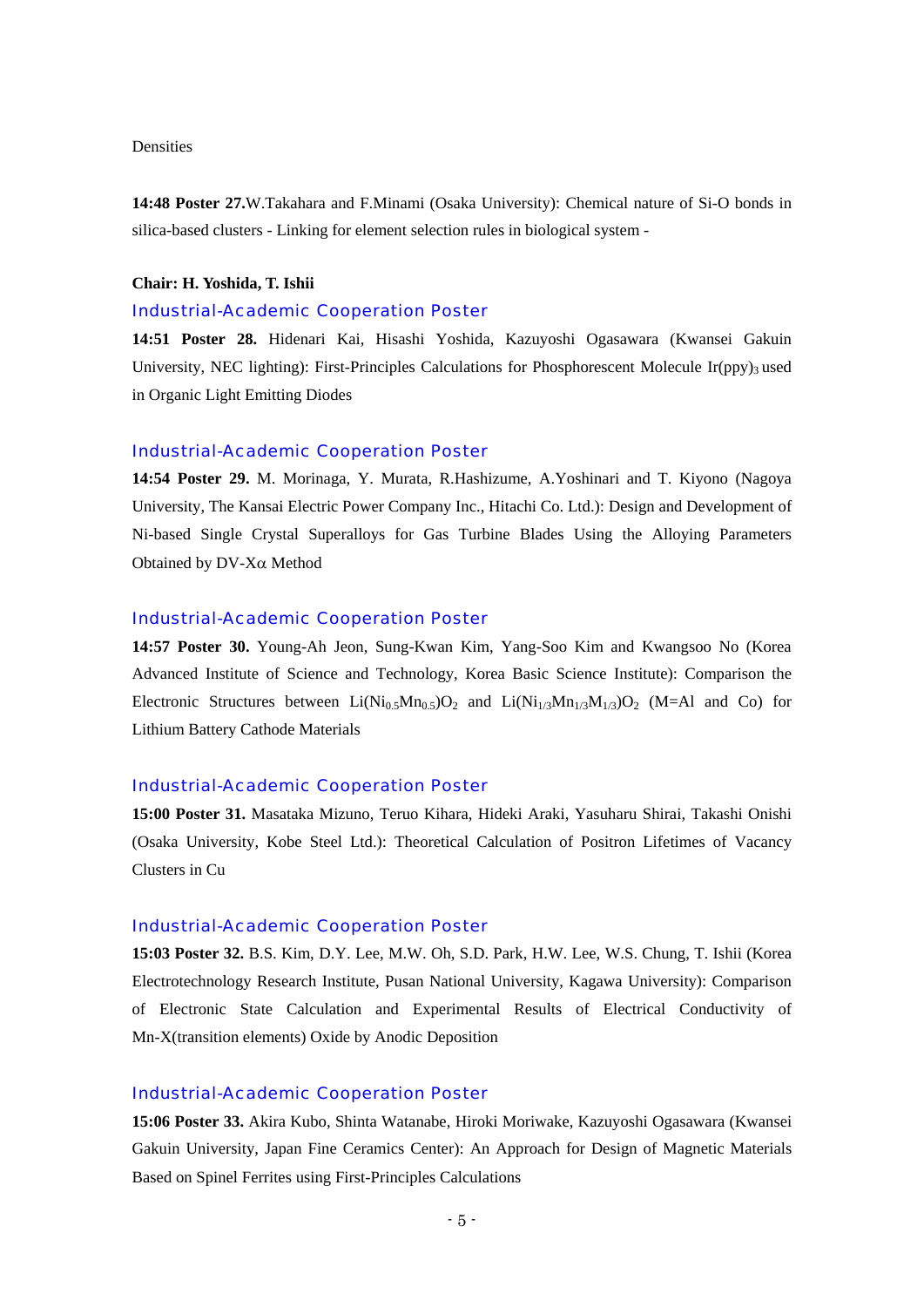**15:09 Poster 34.** Seigo Kishno, Koji Sueoka and Haruhiko Yoshida (Fukui University of Technology, Okayama Prefectural University, University of Hyogo): Energy band structure of strained semiconductor studied by DVXα calculation using madelung potential

# **15:30-18:00 Coffee and Poster Session**

## **19:00 Welcome Reception**

# August 4th, Friday

## **Chair: S. S. Kim**

**9:00 Plenary 2. Laszlo Kövér** (Institute of Nuclear Research of the Hungarian Academy of Sciences): Local Electronic Structures from Analyzing and Modeling High Energy Auger and Photoelectron Spectra of Solids

### **Chair: Y. Hayafuji**

**9:40 Invited 6. Yasuji Muramatsu** (University of Hyogo): Soft X-Ray Spectral Analysis of Industrial Carbon Materials using DV-Xα Calculations

**10:00 Invited 7. Young-Min Kim**, Jin-Kyu Kim, Youn-Joong Kim (Korea Basic Science Institute): Electron Spectroscopy by Energy-Filtered High Voltage Electron Microscopy

# **10:20-10:50 Coffee Break**

## **Chair: J. Kawai**

**10:50 Invited 8. Shuji Matsuo** (Kobe Steel, LTD.): X-Ray Absorption Spectroscopic Study on Polymerization of Aqueous Aluminate and Theoretical Analysis by  $DV$ -X $\alpha$  MO Method

**11:10 Invited 9. Hisao Yamashige**, Shuji Matsuo, Tsutomu Kurisaki, and Hisanobu Wakita (Fukuoka University): Local Structure Analyses of Nitrogen Atoms in a Porphine Ring of meso-Phenyl Substituted Porphyrin and Related Compounds with an Electron-Withdrawing Group Using X-ray Photoelectron Spectroscopy and X-ray Absorption Spectroscopy

**11:30 Invited 10. Qiang Miao**, Chun-gen Liu, Hirohiko Adachi, Isao Tanaka (Nanjing University, Kyoto University): DV-Xα Study on Quantum Mirages and Quantum Corrals in Non-Metal Systems

**11:50 Invited 11. H.Yukawa**, M.Maeda, M.Morinaga and S.Inoue (Nagoya University, Numazu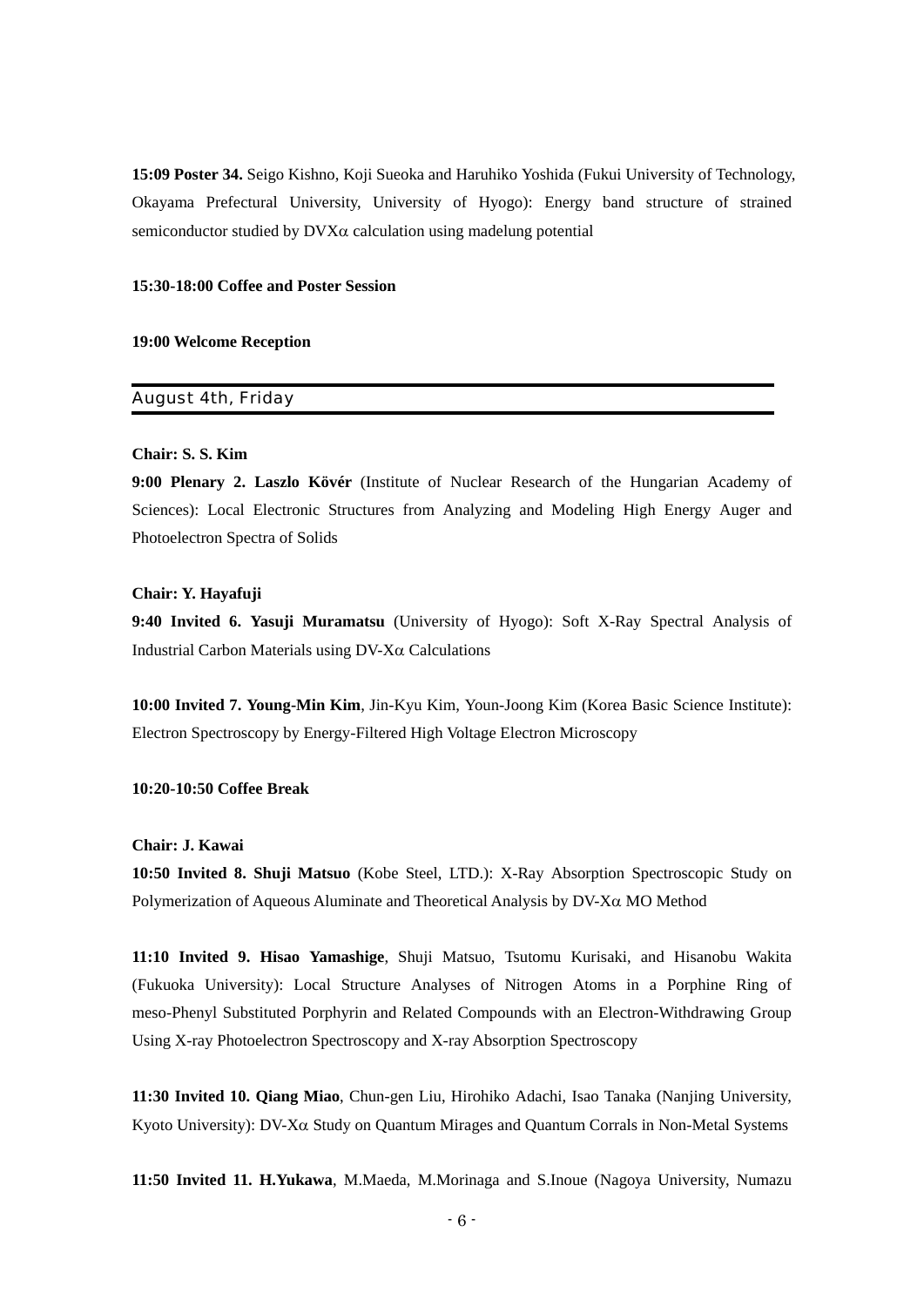National College of Technology): Alloying Effects on the Electronic Structures of Tungsten

**12:10** Lunch

### **13:45 Conference Photo**

## **Chair: H. Wakita**

**14:00 Plenary 3. Yuichi Ikuhara** (The University of Tokyo): Grain Boundary Atomic Structures in Oxide Ceramics

#### **15:00-19:00 Excursion**

**20:00 Banquet** 

## August 5th, Saturday

### **Chair: T. Mukoyama**

**9:00 Plenary 4. S. Nasu** (Osaka University): Hyperfine Interaction Study of Materials and Related  $DV-X\alpha$  Calculations

## **Chair: D. Y. Lee**

**9:40 Invited 12. Masao Morishita** and Hiroaki Yamamoto (University of Hyogo): Thermal Spectroscopy of  $Mg_{48}Zn_{52}$ ,  $Mg_{2}Zn_{3}$ ,  $Mg_{2}Zn_{2}$  and  $Mg_{2}Zn_{11}$  from Near Absolute Zreo Kelvin: Electronic Term Contributing to Heat Capacity, Electric Resistivity and Thermal Conductivity

**10:00 Invited 13. Y. Kowada** (Hyogo University of Teacher Education): Chemical Bonding of Mobile Cations in Superionic Conductors

**10:20 Invited 14. Katsumi Nakagawa** (Canon Inc.) Trial of non-LCAO DVXα method

**10:40-11:00 Coffee Break** 

#### **Chair: Y. Kowada**

**11:00 Invited 15. Kimichika Fukushima** (AITEL Corporation): First-Principle Analysis of Metal Oxides and Investigation of Catalytic Properties for Dimethyl Ether Steam Reforming

**11:20 Invited 16. Tomohiko Ishii**, Yuya Yamaoka, Daisuke Kudo, Genta Sakane, and Masataka Mizuno (Kagawa Univ., Okayama Univ. of Sci., Osaka Univ.): Electronic Structures and Magnetic